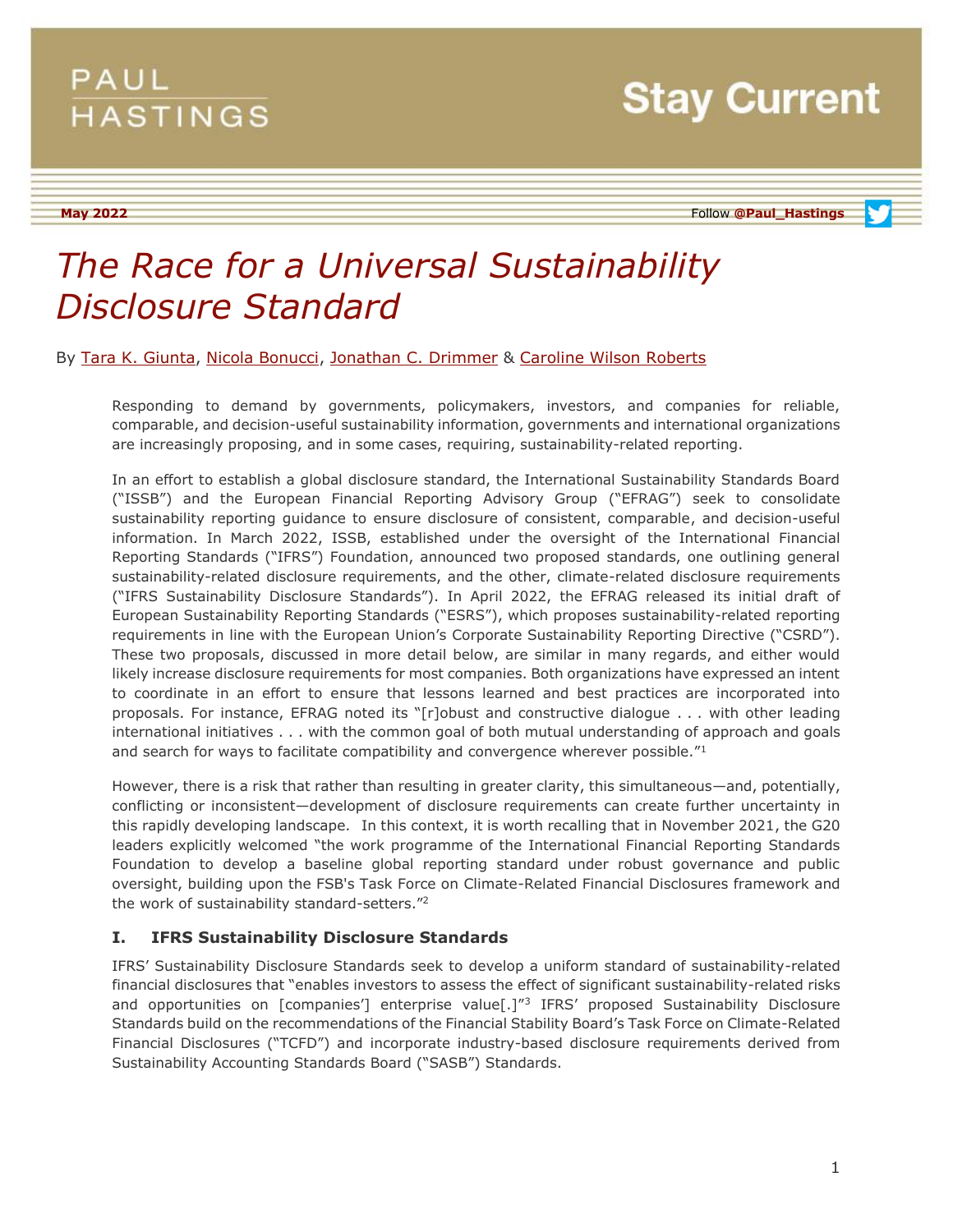Under the proposed IFRS "S1 General Requirements for Disclosure of Sustainability-related Financial Information" ("General Requirements"), companies would be required to disclose material information about significant sustainability-related risks and opportunities. Information is material if the sustainability-related financial information is necessary for investors to accurately assess enterprise value. In addition to information reported in financial statements, information impacting enterprise value may also include non-financial information such as a "company's impacts and dependencies on people, the planet and the economy[.]" Disclosures describe a company's governance, strategy and risk management, and the metrics and targets it uses to measure, monitor, and manage significant sustainability-related risks and opportunities. Notably, disclosures should include material information about sustainability-related risks and opportunities across a company's value chain, including along its supply, marketing, and distribution channels and the financing, geographical, geopolitical, and regulatory environments in which the company operates.

The proposed IFRS "S2 Climate-related Disclosures" ("Climate-related Disclosures") would require companies to provide material information about their significant climate-related risks and opportunities such that investors are able to assess their effect on a company's enterprise value. Similar to the "General Requirements," disclosures are to focus on the governance, strategy, and risk management of the company's business, and the metrics and targets it uses to measure, monitor, and manage its significant climate-related risks and opportunities, including how climate change could affect a company's business model, strategy, and cash flows over the short, medium, or long term, as well as how climate change could impact a company's access to finance and its cost of capital. Companies should be prepared to convey their plans for responding to climate-related risks and opportunities. Importantly, companies would be required to disclose the metrics and targets they use to manage significant climate-related risks and opportunities, including the level and intensity of Scope 1, Scope 2, and Scope 3 GHG emissions.

IFRS is seeking feedback on the proposals over a 120-day consultation period closing on July 29, 2022, and after reviewing feedback, intends to issue new standards by the end of 2022. Corporations could adopt the draft disclosure standard voluntarily, or compliance may become mandatory if the requirements are adopted by national regulators.

# **II. EFRAG Corporate Sustainability Reporting Directive**

In May 2021, the European Commission invited EFRAG to develop draft sustainability reporting standards to be considered for adoption by the end of 2022. Subsequently, in April 2022, EFRAG released its initial draft ESRS, which proposes sustainability-related reporting requirements under the European Union's future CSRD.<sup>4</sup> In developing these draft reporting standards, EFRAG engaged with other leading international organizations to "search for ways to facilitate compatibility and convergence wherever possible," including working with IFRS on its two recently issued proposed requirements.

ESRS includes "cross-cutting standards" that generally guide reporting on business strategy and business model, governance, and how companies identify and manage sustainability impacts, risks, and opportunities. The related disclosure requirements correspond generally to the governance, strategy, and risk management reporting pillars of the TCFD and the IFRS. One noteworthy aspect of the proposal is its use of "double materiality" (impact materiality and financial materiality) for establishing whether a sustainability matter must be reported. A sustainability issue is material from a financial perspective if it generates or may generate significant risks or opportunities that influence or are likely to influence the enterprise value of the company in the short, medium, or long term. In contrast, impact materiality refers to an actual or potential significant impact on people or the environment over the short, medium, or long term, including impacts directly caused or contributed to by the company in its own operations, as well as impacts directly linked to the company's upstream and downstream value chain. As such, ESRS more explicitly encompasses impact materiality than IFRS, as under IFRS, companies are only required to disclose information necessary to enable investors to assess the company's enterprise value.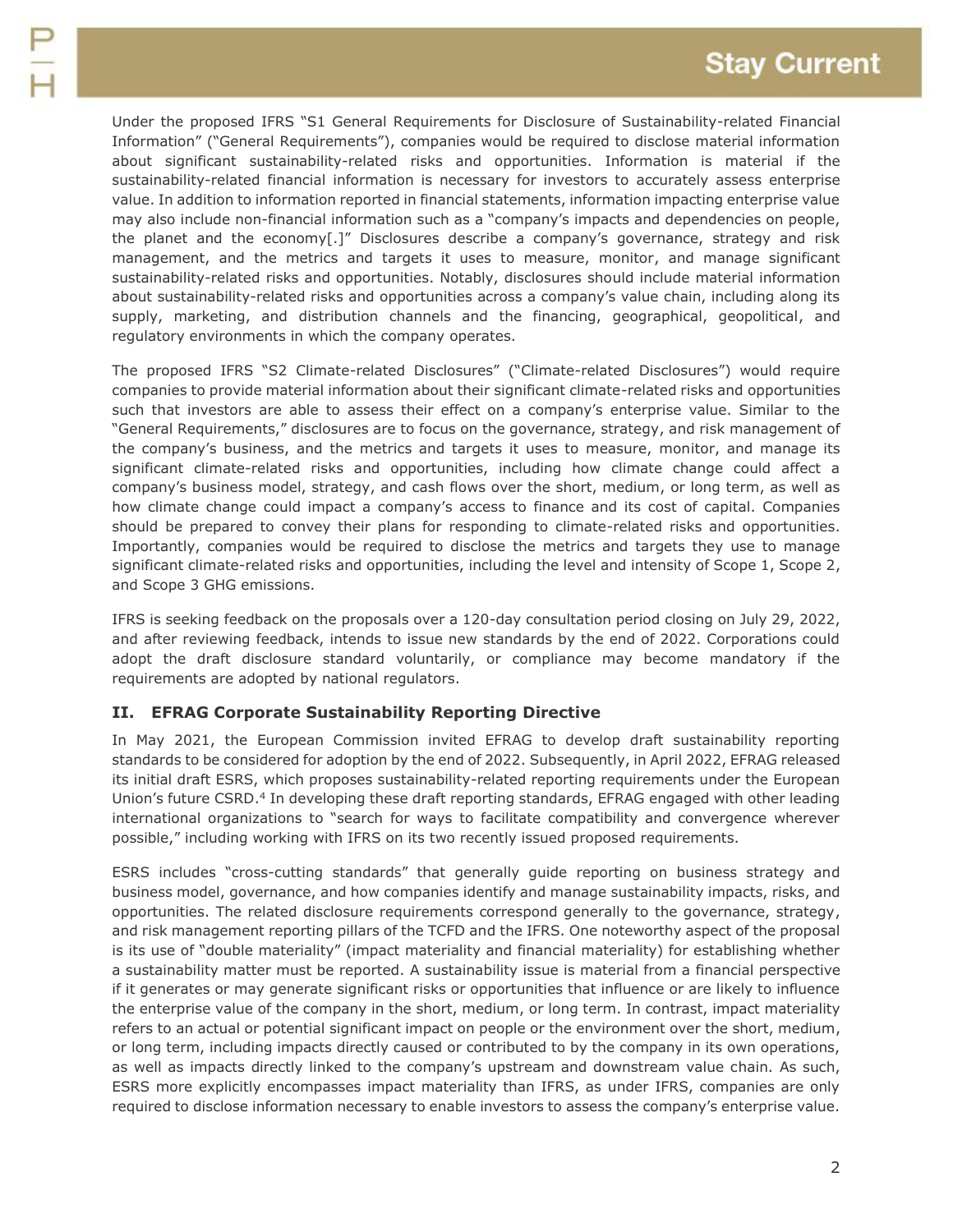ESRS' "topical standards" encompass information to be reported, including the relevant policies, targets, action plans, and resource allocation connected to a given sustainability topic or subtopic, along with corresponding performance measurement metrics. The EFRAG proposal includes a series of draft sustainability reporting standards that cover environment,<sup>5</sup> social, $6$  and governance.<sup>7</sup>

Disclosure requirements are detailed, including, for example, disclosures that allow users to understand whether the company's past, current, and future mitigation efforts are in line with the Paris Agreement and limit global warming to 1.5°C. Requirements around the disclosure of climate-related targets include disclosure of GHG emission reduction targets on Scope 1 (direct emissions), Scope 2 (indirect emissions) and Scope 3 (emissions in value chain beyond Scope 1 or 2). Scope 3 emissions, which include emissions outside of companies' direct control, are to be broken down by (i) upstream purchasing, (ii) downstream sold products, (iii) goods transportation, (iv) travel, and (v) financial investments.

This version of the proposed ESRS disclosures did not include SME-proportionate standards nor sectorspecific standards, but these standards are being developed and will ultimately be submitted to a separate public consultation. The proposed IFRS Climate-related disclosures do include industry-based disclosure requirements.

Public consultation on the draft disclosures will occur through August 8, 2022, and then a final first set of draft ESRS will be submitted to the European Commission. The ESRS are set to become mandatory in 2023, and are anticipated to affect 50,000 EU companies (up from approximately12,000 today) in line with the scope of the future CSRD.<sup>8</sup>

While the number of third parties involved in developing ESG-related standards is growing, potentially complicating the disclosure process, several involved entities have evidenced a willingness to work together. For instance, ISSB recently announced the launch of a working group to enhance compatibility between ISSB's proposal and other jurisdictional initiatives.<sup>9</sup> Members of the working group include the Chinese Ministry of Finance, the European Commission, EFRAG, the Japanese Financial Services Authority, the Sustainability Standards Board of Japan Preparation Committee, the United Kingdom Financial Conduct Authority and the U.S. Securities and Exchange Commission—which issued its own climate disclosure rulemaking proceeding in March 2022.<sup>10</sup>

# **III. Next Steps**

In light of the global push for consistent, comparable, and reliable sustainability-related disclosures, companies should act now to ensure that they are well positioned to comply with upcoming reporting requirements, be they voluntary or mandatory. Further, by proactively working to develop reporting mechanisms, companies may demonstrate to investors and other stakeholders a genuine intent to transparently convey sustainability-related metrics, while incrementally incurring reporting-related costs and building this internal reporting muscle. Immediate next steps that companies may consider taking include:

- **Engage with experts.** Governments and governing bodies are increasingly focused on developing sustainability-related reporting requirements. While the scope of what must be disclosed is yet to be determined with certainty, it is likely that requirements will necessitate the disclosure of sustainability-related information beyond what is currently required. Disclosure requirements are likely to be detailed, requiring technical analysis and considerations. To ensure that your company fully understands what disclosures are required, and that any such disclosures are fully accurate and compliant with disclosure expectations, companies should engage with sustainability compliance and reporting experts.
- **Tone at the top.** Complying with evolving sustainability-related reporting requirements will require buy-in across the corporation, starting at the top. If companies have yet to do so,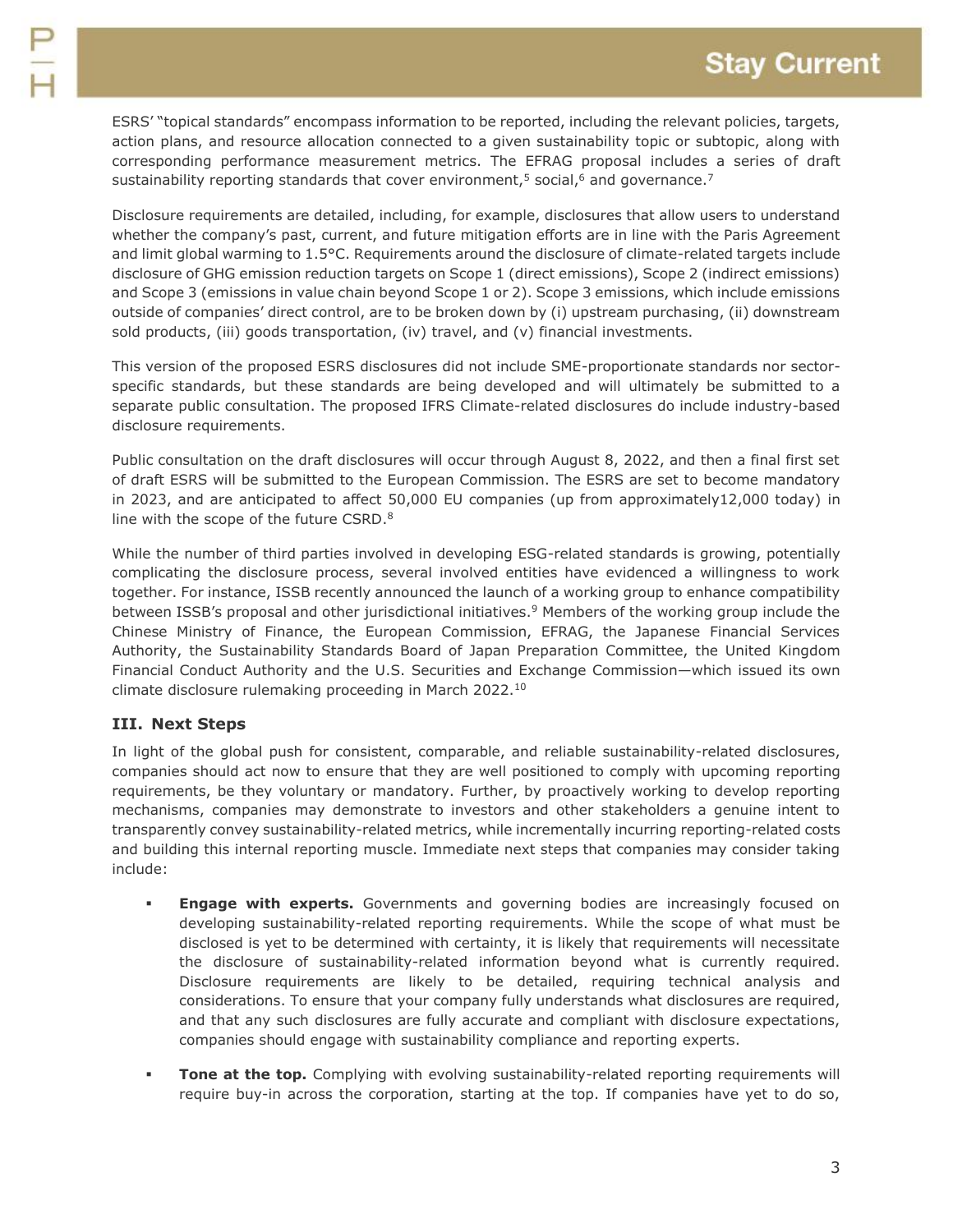Boards and executive teams should be educated on the importance of these reporting requirements, understand the processes in place to ensure compliance, and appreciate their role in ensuring accurate and consistent reporting.

- **Prepare internally.** For companies that have not begun the process of reporting on sustainability-related metrics, the cost of adapting existing systems to these requirements can be substantial. Even for those corporations that have begun to ramp up sustainability-related reporting, the nuances and technical requirements of evolving reporting requirements can require additional man-hours, the purchase of new technologies, the onboarding of additional compliance employees, and/or engaging with third party experts. At the outset, companies should conduct a gap assessment to identify potential issue areas. Companies should also create a governance system that includes a task force comprised of internal stakeholders that "touch" sustainability, potentially including legal, compliance, corporate social responsibility, ESG, supply chain/procurement, enterprise risk management ("ERM"), IT, and others, as needed.
- **Prioritize accuracy.** In addition to encompassing sustainability-related disclosures, it is imperative that companies ensure that disclosures are consistent, accurate, and defensible. Companies should implement procedures that guarantee that more qualitative disclosures are methodically calculated such that disclosures do not appear inconsistent or otherwise misleading.
- **Remain flexible.** Shifting expectations can be burdensome, and it is anticipated that both sustainability-related disclosure expectations and requirements will continue to evolve as regulators work to understand what types of information are both reasonable for companies to disclose and decision-useful. Disclosure requirements are also likely to continue to evolve as understanding of the sustainability landscape develops.
- **Engage with regulators and organizations developing reporting standards.** Regulators and organizations working to develop disclosure standards frequently seek feedback on their proposals. Companies likely to be affected by these requirements should engage in discourse around the advantages and challenges that certain disclosure requirements pose.

 $\Leftrightarrow$   $\Leftrightarrow$   $\Leftrightarrow$